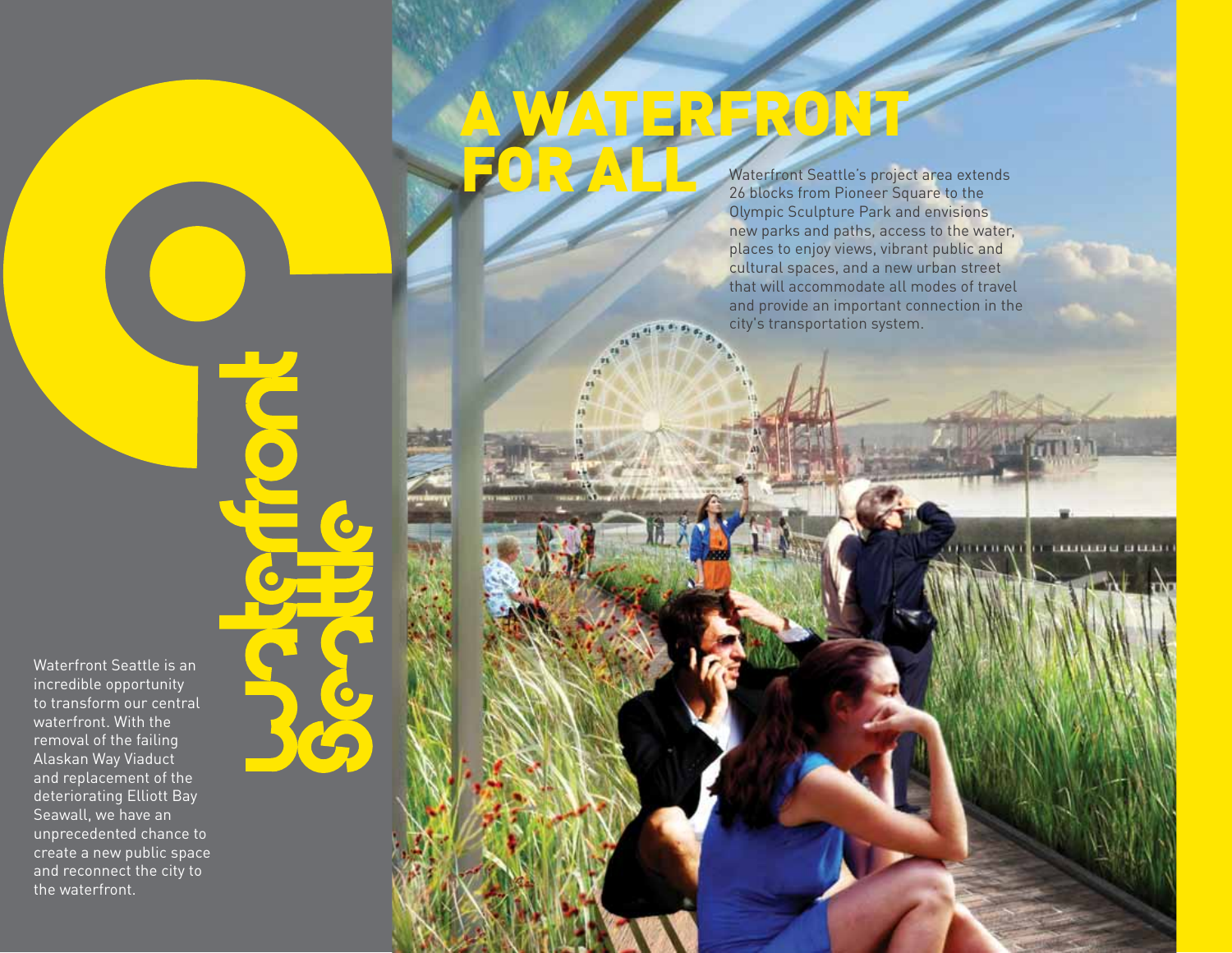## in it together

Waterfront Seattle is a civic partnership between the City of Seattle and the entire community to create an inviting new public waterfront that is a place for everyone – a waterfront for all that the entire region can enjoy for generations. The project is jointly led by the Seattle Department of Transportation, the Department of Planning and Development and Seattle Parks and Recreation, in partnership with the Central Waterfront Committee (CWC). The CWC is made up of a wide range of volunteer community representatives and leaders appointed by City Council. They are charged with broad oversight of design, financing, public engagement, long-term operations and maintenance.

#### Guiding Principles

These principles capture the key civic goals and objectives that will shape our future waterfront:

- • Create a waterfront for all
- Put the shoreline and innovative, sustainable design at the forefront
- • Reconnect the city to its waterfront
- • Embrace and celebrate Seattle's past, present and future
- • Improve access and mobility (for people and goods)
- • Create a bold vision that is adaptable over time
- • Develop consistent leadership–from concept to operations





# **SHAPING THE DESIGN**

Thousands of people have shared their ideas about what makes a great waterfront, which has directly shaped early stages of design. As design continues, so will opportunities for the community to shape the future waterfront.

#### Just some of What we've asked

- • What makes a great waterfront?
- What would draw you to the waterfront in any weather?
- What activities would you like to do on the waterfront?
- • What makes our waterfront unique?
- How can access to the waterfront be improved?

#### Just some of What we've heard

- • Enhance cherished views of Elliott Bay with elevated overlooks, views between the historic piers, and new opportunities to get near and see the water.
- • Focus on connections and movement for vehicles, parking, pedestrians, bicycles and transit.
- • Make the waterfront a mix of parks and open spaces to gather and "be quiet," and places to run, play and be active.
- Create a shoreline with access to beaches, tide pools, and places to walk and sit along the water.
- • Create opportunities for a variety of arts and entertainment including outdoor concerts, cafes and picnics, markets and festivals, and public art.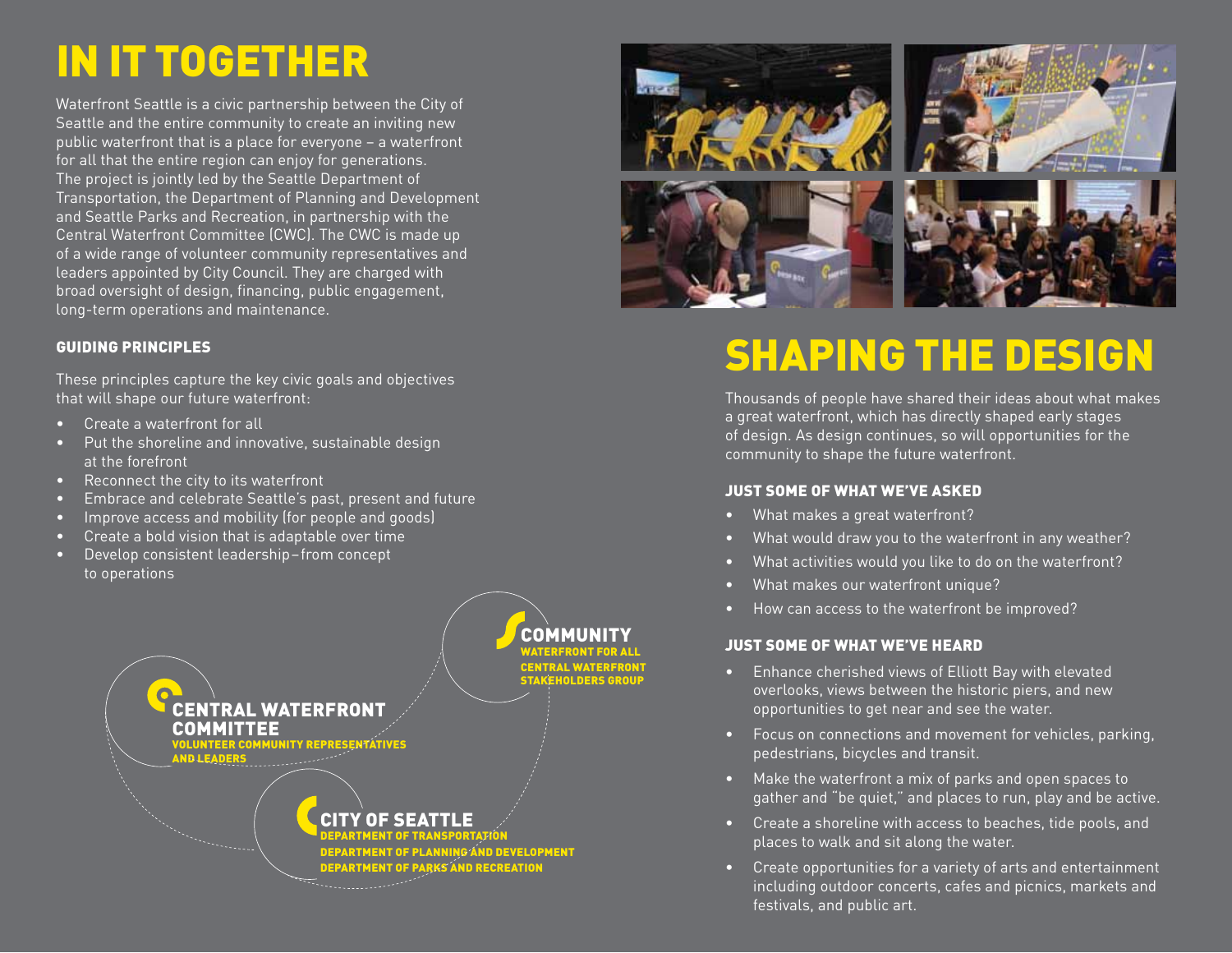## what's happening and when?

This timeline illustrates the relationship between Waterfront Seattle, the Elliott Bay Seawall Project, and the SR 99 Tunnel Project.



### KEY MILESTONES

Fall 2010: Begin waterfront conceptual design

January 2011 to July 2012:

Robust public engagement and outreach including large civic events, interactive community forums, and briefings and workshops throughout the community

July 2012: Complete waterfront conceptual design

**July 2012 to 2015: Continue** robust public engagement and outreach through design and environmental review

Late 2013: Begin construction of Elliott Bay Seawall Phase 1 (Washington to Virginia Streets)

Late 2015: SR 99 tunnel opens to drivers

Early 2016: Demolish Alaskan Way Viaduct and begin construction of some Waterfront Seattle projects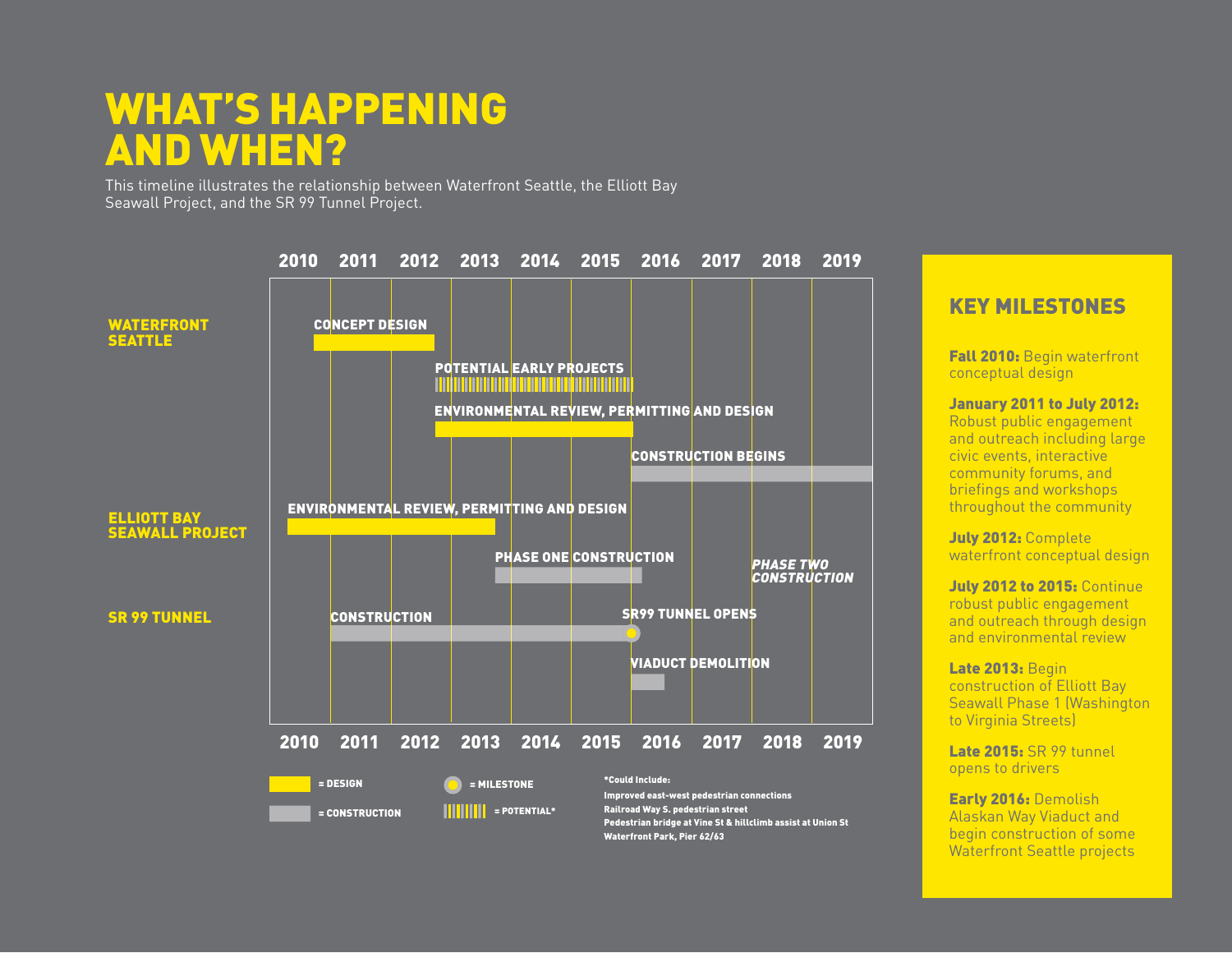public sources.

### 1. Waterfront Promenade

A welcoming pedestrian promenade along the entire length of the waterfront with expanded open spaces to gather, sit and enjoy views, and walk, run and be active.

### 2. Pioneer Square Beach

A pebble beach fronting historic Pioneer Square including views of Elliott Bay, water access and intertidal habitat in coordination with the Elliott Bay Seawall Project.

### 3. Colman Dock Gallery

A connection to this major transit hub including a bustling plaza with generous seating, canopies for weather protection, bicycle parking and more.

### 4. Historic Pier Walk

An inviting walk along these historic piers encourages strolling, sitting, shopping, viewing and gathering.

#### 5. Union Street Pier

A reimagined Waterfront Park, becoming a large open space with extensive views and flexible uses such as a children's water feature or a space for events and performances.

#### 6. Aquarium Plaza

A plaza connecting the city to this major destination including opportunities for outdoor exhibits as well as public gatherings and activities.

## 7. Pier 62/63

A new life for these public piers as an active, flexible public space for uses such as concerts, a roller-skating rink, kayak launch and a barge swimming pool docked in the summer.

8. Overlook Walk

An accessible connection between the Seattle Aquarium and the Pike Place Public Market including gathering places and play areas with dramatic, elevated views of the city and Elliott Bay.

### 9. Belltown Bluff

A series of destinations along a web of streets, stairs, elevators, bridges and overlooks with views to create a lively, safe and accessible connection between Belltown and the waterfront.

#### 10. New Alaskan Way and east-west connections

A new surface street serving all modes with signalized intersections and crossings at every block. The street will include transit to move people north and south along the waterfront; options are being studied. Improved east-west connections will make the waterfront easier and more pleasant to get to on foot.

- footprint of the Alaskan Way Viaduct.
- open opportunities for future generations to shape waterfront development down the road.
- spaces and recreational opportunities.
- including center city property owners, philanthropists or other private donors, non-profit
- Market, Colman Dock and the historic piers, as well as the surrounding neighborhoods.